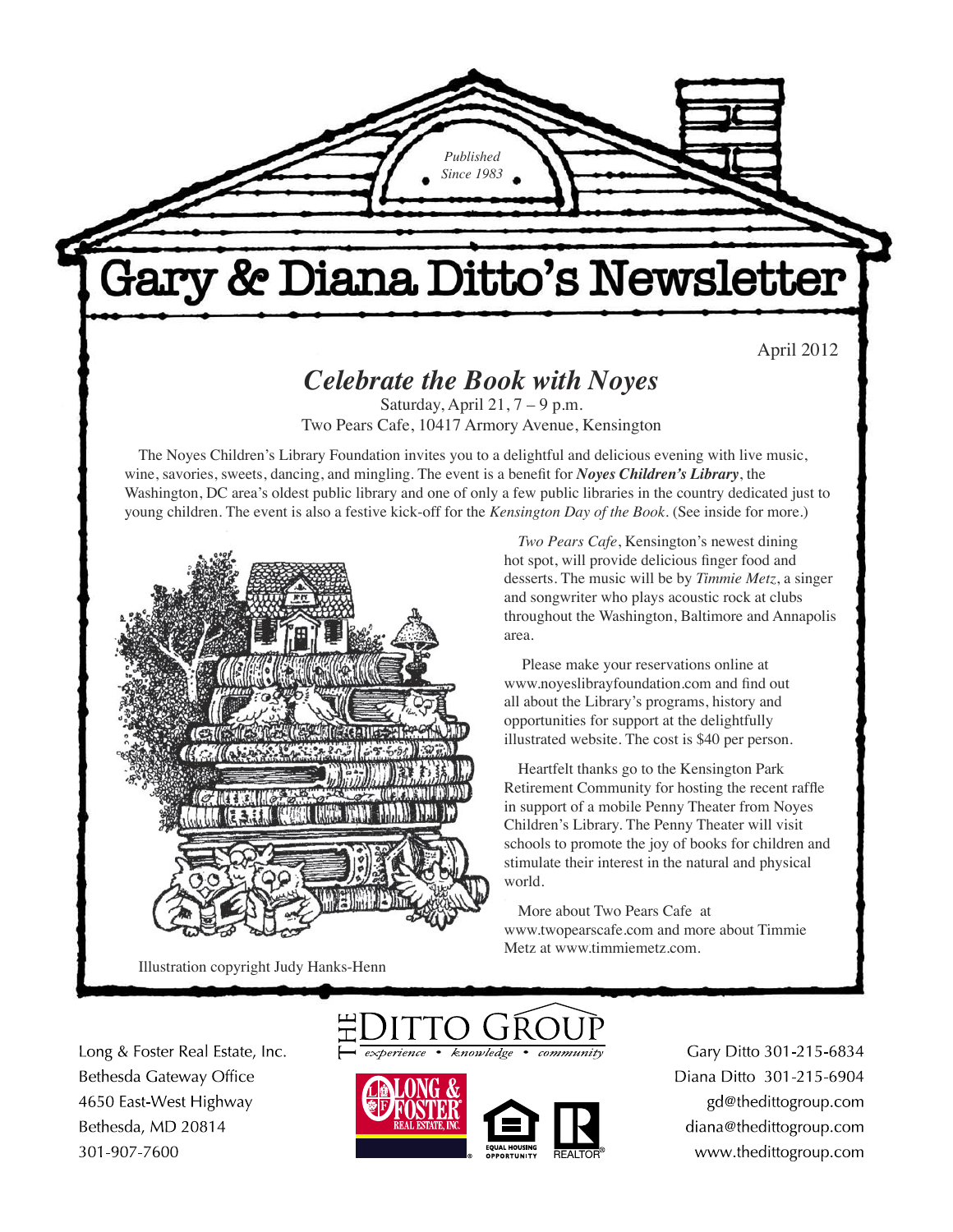### **Good Neighbors Remembered:** *A Gracious Welcome to the Neighborhood*

*By Antoinette Kranenburg*



For more than thirty years, Ed and Connie Kelly have made their home in one of Old Town Kensington's historic houses, a white Queen Anne-style house on Kensington Parkway. Their home has long been known as the Fowler House, named for its original owners.

It is a house full of character. A little front gate in the white picket fence opens to the beautiful front garden. Wide wooden steps lead to the spacious screened-in porch, which wraps around the front and side. A multisided tower with a variety of windows shapes one of the corners of the house, each of the floors distinct.

Mr. Kelly shows me into the cozy kitchen and through to the living room. The far corner is made up of the sides of the tower, and has tall windows in three of the sides. On the second floor, the tower also has three windows, but off the attic there are six square windows, one in each of the tower's sides.

Visiting Kensington one Sunday in 1978, the Kellys saw the house for sale. Immediately they knew they wanted to make it their home. At the time, they lived in Gaithersburg and, with four young children, were looking for a bigger house. They made a full-price offer, and were disappointed when their offer was rejected because it was contingent on selling their house in Gaithersburg.

Ed remembers that they put their house on the market on Tuesday and it sold on Saturday. Then, after a home inspection found a minor defect in the Fowler house, the competing offer was withdrawn and the Fowler house became theirs. They moved into their Kensington home in July of 1978 and have lived there ever since.

Their home is across from what is now Johnson's Florist and Garden Center. When the Kellys moved here in 1978, there was a Laundromat at the site of Johnson's.

Almost every house at that time had elderly owners, except for the Morris family, who also had four children. Ed and Connie have fond memories of their neighbors.

On the Kellys' first day in their new home, Ed Kelly discovered that someone had mowed the lawn and had kept the tomatoes watered for them. It was their neighbor on Montgomery Avenue, Frank Kennedy, an avid gardener.

In addition, Connie remembers vividly how Bertha Clum showed up at their door on that first day, white haired and bearing a coffee can filled with flowers. She did not want to come in, saying, "No, no, no. I know how busy you are. I just want you to know how welcome you are!"

The three Clum sisters, Helen, Mary and Bertha Clum, lived next door. Their father, Cornelius Clum, was the editor of the Montgomery Press. He ran the newspaper in the nearby building

֦ at 3716 Howard Avenue, which now houses the Society for the Prevention of Blindness Antique Shop.

Originally, the land in Kensington was sold in parcels of three lots each. The Kellys' house found its start in 1883, when the Fowlers bought the land as a wedding gift for a daughter.

The house was built in the imaginative Queen Anne style, which was popular between 1880 and 1910, with its varied rooflines, gables, porches, and towers. According to "A Walking Tour of Kensington," published by the Kensington Historical Society, the front gable with its half-timbering is in the ornamental Stick style.

In 1915 Mr. Clum bought the lot that adjoined his property for a driveway, so the Kellys' house sits on two lots rather than the original three.

 The Clums also bought land across Kensington Parkway land that was unusable because of the creek. The sisters told the Kellys that it took 300 loads of soil to turn that land into a garden. At one time it had a hothouse and tennis courts, and it became the setting for many lovely gatherings.

When Mr. Clum died, his three daughters inherited the house, which was in need of care. A local banker gave Bertha, the youngest of the three, a job, even though she did not think she had the right skills. However, she learned on the job and worked there till she retired.

Helen Clum, the middle sister, worked in Silver Spring, and the oldest sister Mary kept the house and made it very nice. The sisters did everything themselves. They were avid gardeners. At one time, they sold flowers from their garden from a cart in front of their house.

As the sisters grew older, their neighbor Frank Kennedy helped them maintain the garden for many years. After her two sisters died, Bertha sold the garden along the creek to the Town of Kensington and stipulated that it would be named in honor of Frank Kennedy. When Bertha died in 1987, the Town renamed it the Clum-Kennedy Garden, in honor of the longtime friends and neighbors.

The sisters' uncle, John P. Clum, lived an eventful life out in the West. Connie brought in an old illustrated history book of the American West, with a striking photo of a handsome John P. Clum, posing in full Western gear with a rifle and some companions. John Clum founded the *Tombstone Epitaph*, a newspaper that is still in print, and was also the first mayor of Tombstone. It was John Clum who wrote the legendary story of Wyatt Earp and the shootout at the OK Corral, an event that might otherwise not have become known.

Having been told the story, the Kellys visited Tombstone in a 1983 cross-country trip and brought back a current issue of the *Tombstone Epitaph* for the Clum sisters.

They were real southern ladies, describes Connie. Late in the

afternoon each day, they would change out of their work clothes, put on their earrings and fresh lipstick, and sit on the porch to have a drink before dinner. Ed said that, if he were stopping over, he would be sure to still be wearing his suit.